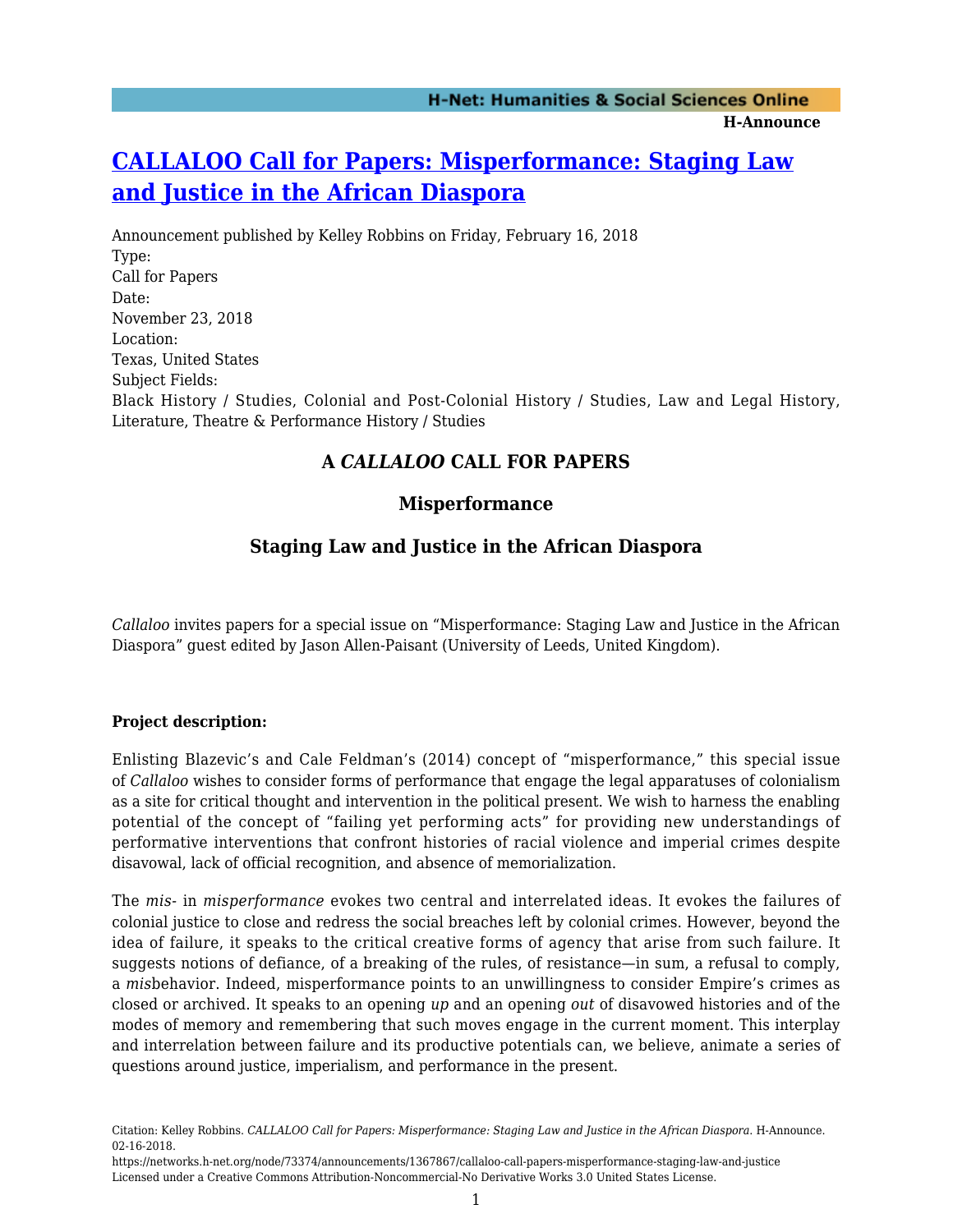#### **H-Net: Humanities & Social Sciences Online H-Announce**

Notable examples of current performative interventions in the field of colonial law include *The Trial of Governor Eyre* (Jamaica), which uses law and theater together to confront a colonial atrocity during the British Empire; *Action Zoo Humain*, a project by Belgian theater maker Chokri Ben Chikha that sets up mock truth commissions in several Belgian cities around the colonial tradition of human zoos at the many world exhibitions and fairs that Belgium has hosted; and *A Trial of the Code Noir* by German public art exhibition association Documenta.

What new questions are such performances asking of colonialism for the current time? What new understandings do they provide with respect to the triangulation of trauma, memory, and performance? How are modes of performance (ritual, theatrical, etc.) being enlisted within movements for reparations for slavery and colonialism (*e.g.* in the US South, the Caribbean, Britain, France)? Are there benefits, insights, or philosophical understandings that accrue from the theatricalized performance of justice and the law within histories of colonial violence?

This special issue invites poetry, visual art, essays, and critical articles on misperformance and the law in the Black Atlantic. Submissions that consider any or a series of the following points are welcomed, but contributions may address other relevant points:

- 1. Tragedy and the law
- 2. Law and memory
- 3. Law and the aesthetics of performance
- 4. (Mis)performing the law
- 5. Play-trials/ performance-trials
- 6. Racism and justice
- 7. Justice and time
- 8. Justice and art
- 9. Justice and memory
- 10. Reparations and the performing arts
- 11. Justice, imperialism, and the nation
- 12. The work of Chokri Ben Chikha
- 13. The work of Julien Mabiala Bissila

#### *Callaloo* **Submission Guidelines:**

Manuscripts must be submitted online through the *Callaloo* manuscript submission system by **November 23, 2018** . Please see the submission guidelines here: [http://callaloo.expressacademic.org/login.php.](http://callaloo.expressacademic.org/login.php) In order to submit a manuscript, you must register with the online system. The registration process will only take a few minutes. All manuscripts will follow the usual review process for submissions, and the *Callaloo* editor makes all final editorial decisions. Please note all manuscripts must follow the *MLA Style Manual and Guide to Scholarly Publishing* (3rd Edition) and include in-text citations, a works cited, and endnotes for any commentary.

Citation: Kelley Robbins. *CALLALOO Call for Papers: Misperformance: Staging Law and Justice in the African Diaspora*. H-Announce. 02-16-2018.

https://networks.h-net.org/node/73374/announcements/1367867/callaloo-call-papers-misperformance-staging-law-and-justice Licensed under a Creative Commons Attribution-Noncommercial-No Derivative Works 3.0 United States License.